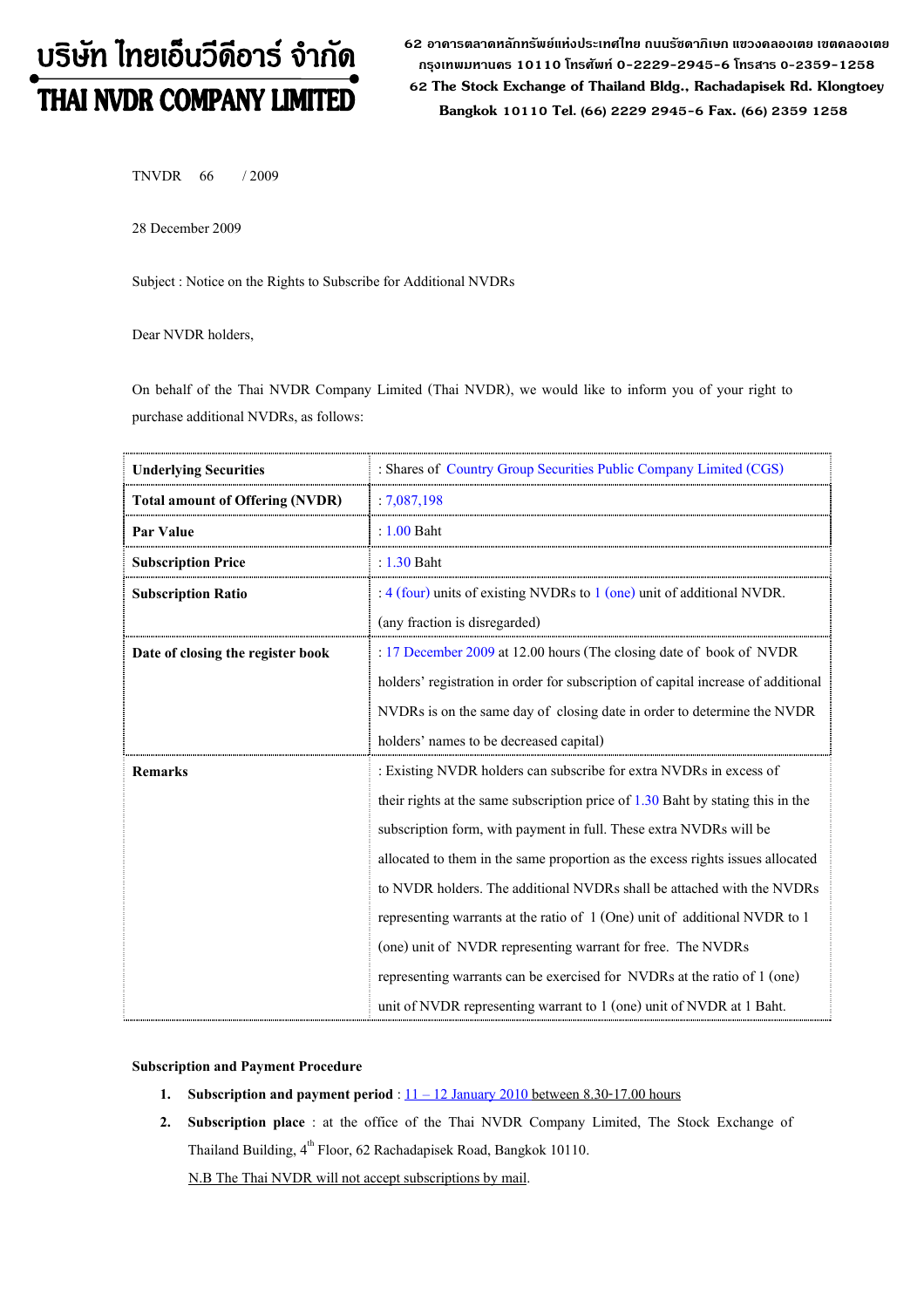### 3. Required documentation

3.1 Subscription form, duly filled out and signed.

3.2 Subscription certificate, to be submitted together with :

- 3.2.1 For a subscription of the same amount as allocated, no filling is necessary.
- 3.2.2 For a subscription of more or less than existing rights, state the total units in the respective column.

## 4. Payment

Subscription for full entitlement or less than or excess the entitlement, please make payment by one check or one cashier check which is collectable through the Bangkok Clearing House within 13 January 2010. Indicate the subscription date and make it payable to "New Ordinary Share Subscription Account of Country Group Securities Public Company Limited".

- 5. If NVDR holders fail to exercise their rights or make a payment within the allotted time schedule, or the check or cashier check is not honored, it shall be deemed that such NVDR holders do not wish to exercise their subscription rights. Thai NVDR shall thus regard the subscription as being void.
- 6. Refund for unallotted NVDRs.

If the excess rights NVDRs were not allotted in full because the number of NVDRs subscribed for were more than the number or remaining units of NVDRs, the Thai NVDR will make a refund (without interest) to the NVDR holders by check for the unallotted NVDRs and send it by registered mail to the address that appears on the Share Register Book on the date of closing the book, within 24 days from the final day of the subscription period.

Should you need any further information, please do not hesitate to contact Account Services Unit at 02-229-2800 Ext. 2938-46.

Sincerely yours,

Thai NVDR Company Limited

loon Dig

(Udomwara Dechsongjarus) Group Head Post - Trade Operation The Stock Exchange of Thailand Group

Enclosure : 1. Subscription Form for NVDR Right Issues

2. Subscription Certificate